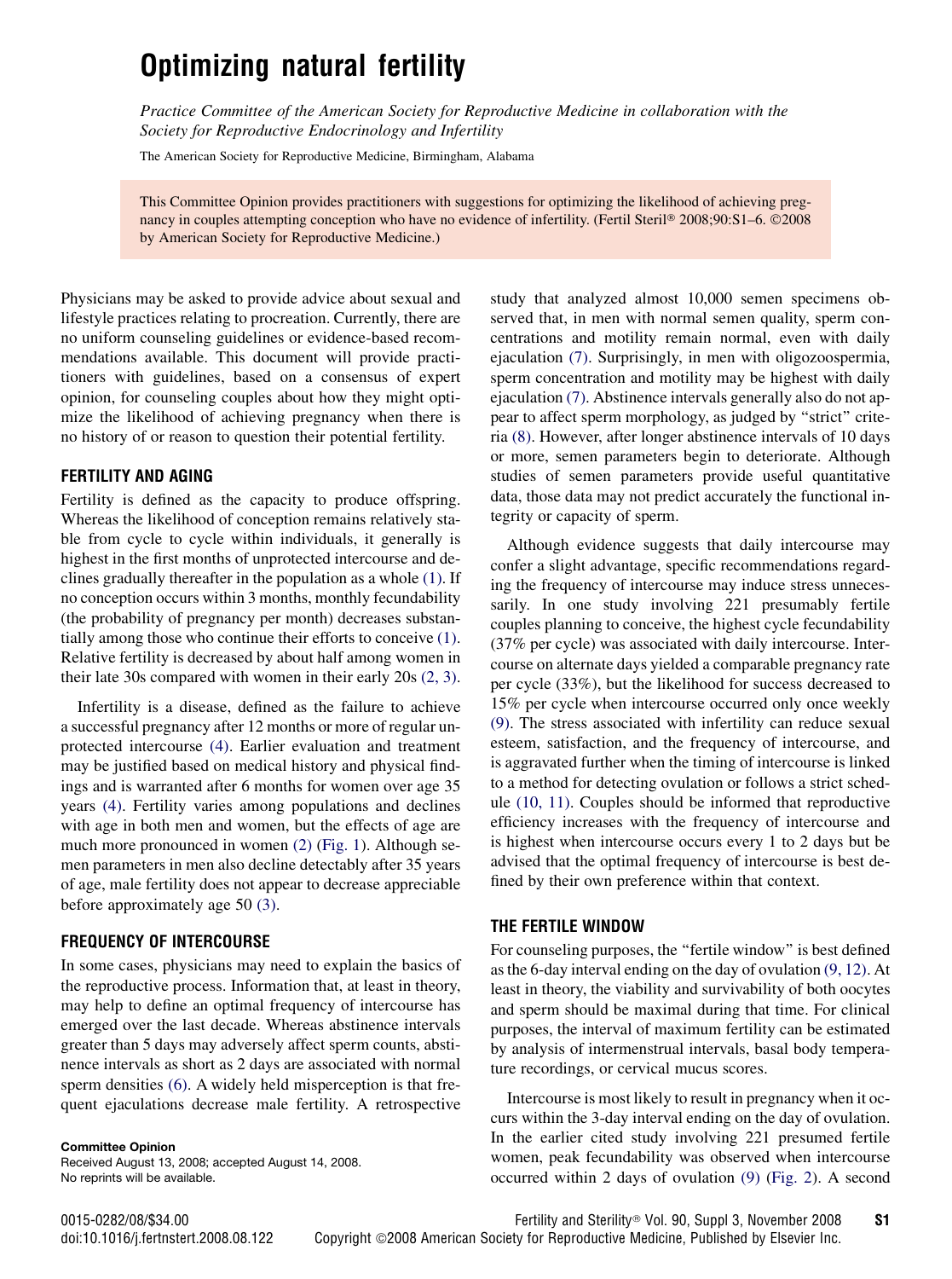# <span id="page-1-0"></span>FIGURE 1

Modified from Menken, Trussell, and Larsen [\(5\)](#page-4-0). The 10 populations (in descending order at age 20 to 24) are Hutterites, marriages 1921–30 (solid triangles); Geneva bourgeoisie, husbands born 1600–49 (solid squares); Canada, marriages 1700–30 (solid circles); Normandy, marriages 1760–90 (open circles); Hutterites, marriages before 1921 (open squares); Tunis, marriages of Europeans 1840–59 (open triangles); Normandy, marriages 1674–1742 (solid circles); Norway, marriages 1874–76 (open squares); Iran, village marriages, 1940–50 (solid triangles); Geneva bourgeoisie, husbands born before 1600 (open circles).



study involving 770 couples using natural family planning methods of contraception reached a similar conclusion regarding the relationship between the time of intercourse and likelihood of pregnancy [\(2\)](#page-4-0). During the interval of observation, 647 couples had intercourse at least once during a 10-day ''fertile'' window, resulting in 433 pregnancies. The majority of pregnancies resulted from an episode of intercourse occurring within 6 days of ovulation, and cycle fecundability was highest when intercourse occurred within 2 days of ovulation. In a third family planning study, investigators combined data obtained from two cohorts, one using basal body temperature monitoring and the other using analysis of urinary estrogen/progesterone metabolites, to determine the likely time of ovulation; the likelihood of pregnancy was greatest when intercourse occurred within 2 days of ovulation and declined dramatically on the day of presumed ovulation [\(13\).](#page-4-0)

Among women who described their menstrual cycles as ''generally regular,'' the likelihood of conception resulting from a single act of intercourse increases during the putative fertile window [\(14\).](#page-4-0) The probability of clinical pregnancy increased from 3.2% on cycle day 8 to 9.4% by day 12, and decreased to less than 2% by cycle day 21. Whereas aging generally does not affect the size or shape

## FIGURE 2

Probability of pregnancy with a single act of intercourse. Modified from Wilcox, Dunson, Weinberg, Trussell, and Day Baird ([14\)](#page-4-0).



of the fertile window, the likelihood of success decreases with increasing age (Fig. 3), and cycle fecundability increases with the frequency of intercourse [\(15\)](#page-4-0). Because accurately predicting ovulation can be challenging with any available method, the likelihood of conception can be maximized by increasing the frequency of intercourse beginning soon after cessation of menses in women having regular menstrual cycles.

### MONITORING OVULATION

The time of peak fertility can vary considerably, even among women who have regular cycles. Women who monitor their cycles, tracking changes in cervical mucus, libido, pain, or mood, are able to predict ovulation accurately no more than

# FIGURE 3

Probability of pregnancy by cycle day, involving recurrent intercourse, by age. Data from Stanford and Dunson 2007 [\(15\)](#page-4-0).

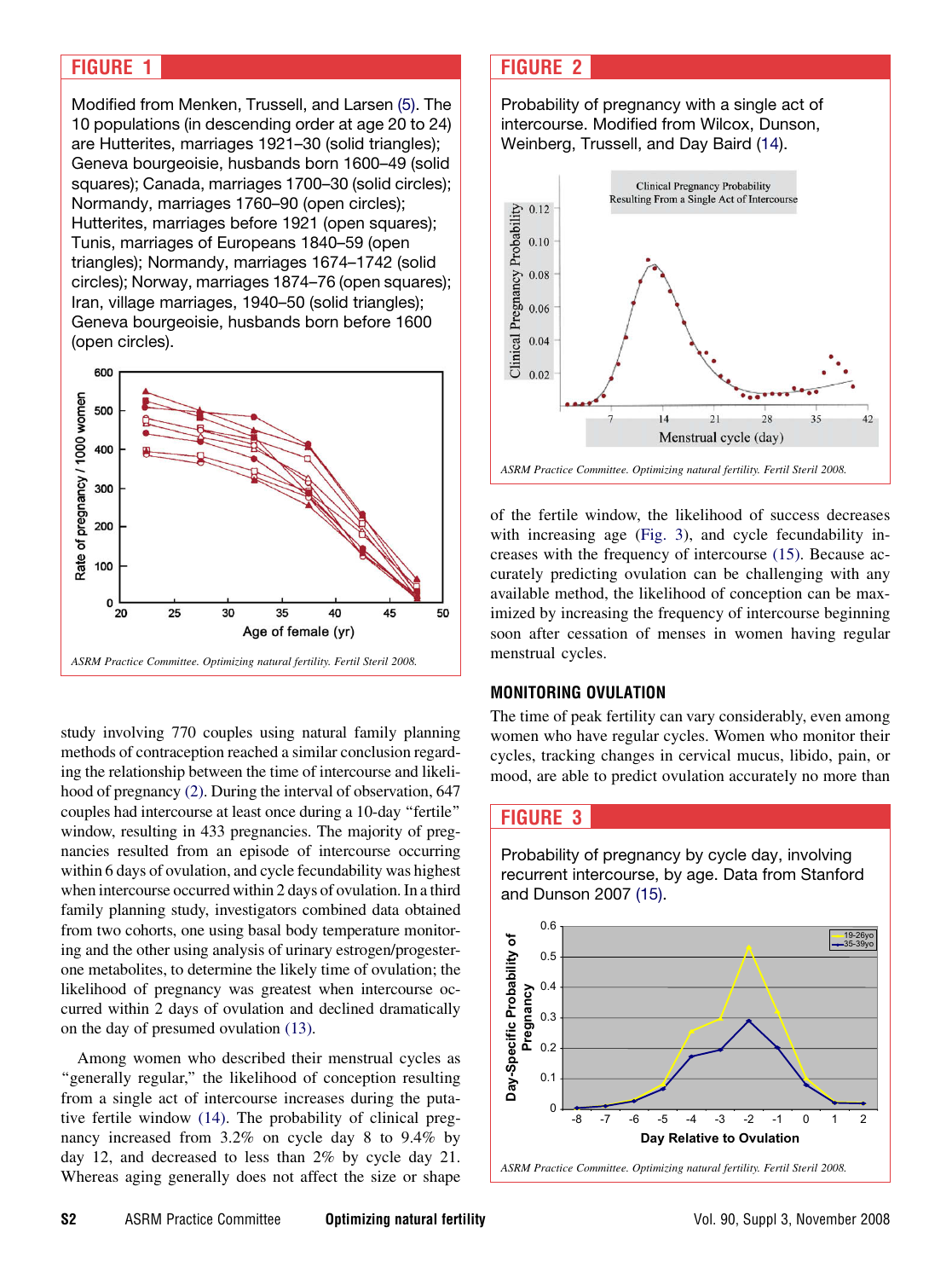50% of the time [\(16\).](#page-4-0) Although there is no substantial evidence that monitoring by this or other methods increases cycle fecundability, a common public perception is that the timing of intercourse is crucial and should therefore be determined by applying some form of technology. That perception has contributed much to the popularity of various methods to determine or predict the time of ovulation.

Cervical mucus (vaginal secretions at the introitus) provides an inexpensive and private index of when ovulation may be expected. The estimated probability of conception, in relation to the characteristics of cervical/vaginal secretions, is shown in Figure 4. The probability is highest when mucus is slippery and clear [\(17\),](#page-4-0) but such mucus is by no means a prerequisite for pregnancy to occur.

The volume of cervical mucus increases with plasma estrogen concentrations over the 5 to 6 days preceding ovulation and reaches it peak within 2 to 3 days of ovulation [\(18\)](#page-4-0). A retrospective cohort study involving 1681 cycles observed that pregnancy rates were highest (approximately 38%) when intercourse occurred on the day of peak mucus (day ''0''), and appreciably lower (approximately 15% to 20%) on the day before or after the peak [\(19\).](#page-4-0) A prospective study including 2832 cycles observed that changes in cervical mucus characteristics correlate closely with basal body temperature and predict the time of peak fertility more accurately than a menstrual calendar [\(20, 21\).](#page-4-0)

Ovulation detection devices, including kits for monitoring urinary luteinizing hormone (LH) excretion and electronic monitors, are promoted widely as tools that can help couples to determine their ''fertile time.'' There is some evidence to suggest that LH detection kits may decrease the time to conception [\(22\)](#page-4-0). Although numerous studies have validated the accuracy of methods for detecting the midcycle urinary LH

Estimates of the probability of conception according

# FIGURE 4



surge [\(23–25\)](#page-5-0), ovulation may occur anytime within the 2 days thereafter [\(26, 27\),](#page-5-0) and false-positive test results occur in approximately 7% of cycles [\(28\).](#page-5-0) Although urinary LH monitoring may help to reduce the time to conception in couples having infrequent intercourse by choice or circumstance, one large study found that changes in cervical mucus across the fertile interval predict the day-specific probabilities of conception as well or better than basal body temperature or urinary LH monitoring [\(29\).](#page-5-0)

## COITAL PRACTICES

Postcoital routines may become ritualized for couples trying to conceive. Although many women think that remaining supine for an interval after intercourse facilitates sperm transport and prevents leakage of semen from the vagina, the belief has no scientific foundation.

Studies in which labeled particles were placed in the posterior vaginal fornix at varying times of the cycle observed their transport into the fallopian tubes within as little as 2 minutes during the follicular phase [\(30\)](#page-5-0). It is interesting that the particles were observed only into the tube adjacent to the ovary containing the dominant follicle and not in the contralateral tube. The number of transported particles increased with size of the dominant follicle and after administration of oxytocin, given to simulate the increase in oxytocin observed in women during intercourse and orgasm.

There is no evidence that coital position affects fecundability. Sperm can be found in the cervical canal seconds after ejaculation, regardless of coital position [\(31\).](#page-5-0) Although female orgasm may promote sperm transport, there is no known relationship between orgasm and fertility. There also is no convincing evidence to indicate any relationship between specific coital practices and infant gender.

Some vaginal lubricants may decrease fertility, based on their observed effects on sperm survival in vitro. Whereas commercially available water-based lubricants (e.g., Astroglide<sup>®</sup>, KY Jelly<sup>®</sup>, and Touch<sup>®</sup>) inhibit sperm motility in vitro by 60% to 100% within 60 minutes of incubation, canola oil has no similar detrimental effect [\(32\).](#page-5-0) KY Jelly, olive oil, and saliva diluted to concentrations even as low as 6.25% adversely affect sperm motility and velocity, but mineral oil has no such effect [\(32–34\).](#page-5-0) Hydroxyethylcellulose-based lubricants such as Pre-Seed<sup>®</sup> (INGfertility, Valleyford, WA) also have no demonstrable adverse impact on semen parameters [\(35\).](#page-5-0) Although there is no evidence to indicate that use of any vaginal lubricant decreases fertility, it seems prudent to recommend mineral oil, canola oil, or hydroxyethylcellulose-based lubricants when they are needed.

# DIET AND LIFESTYLE Diet

Fertility rates clearly are decreased in women who are either very thin or obese, but data regarding the effects of normal variations in diet on fertility in ovulatory women are few [\(Table 1](#page-3-0)) [\(36\)](#page-5-0). Whereas a healthy lifestyle may help to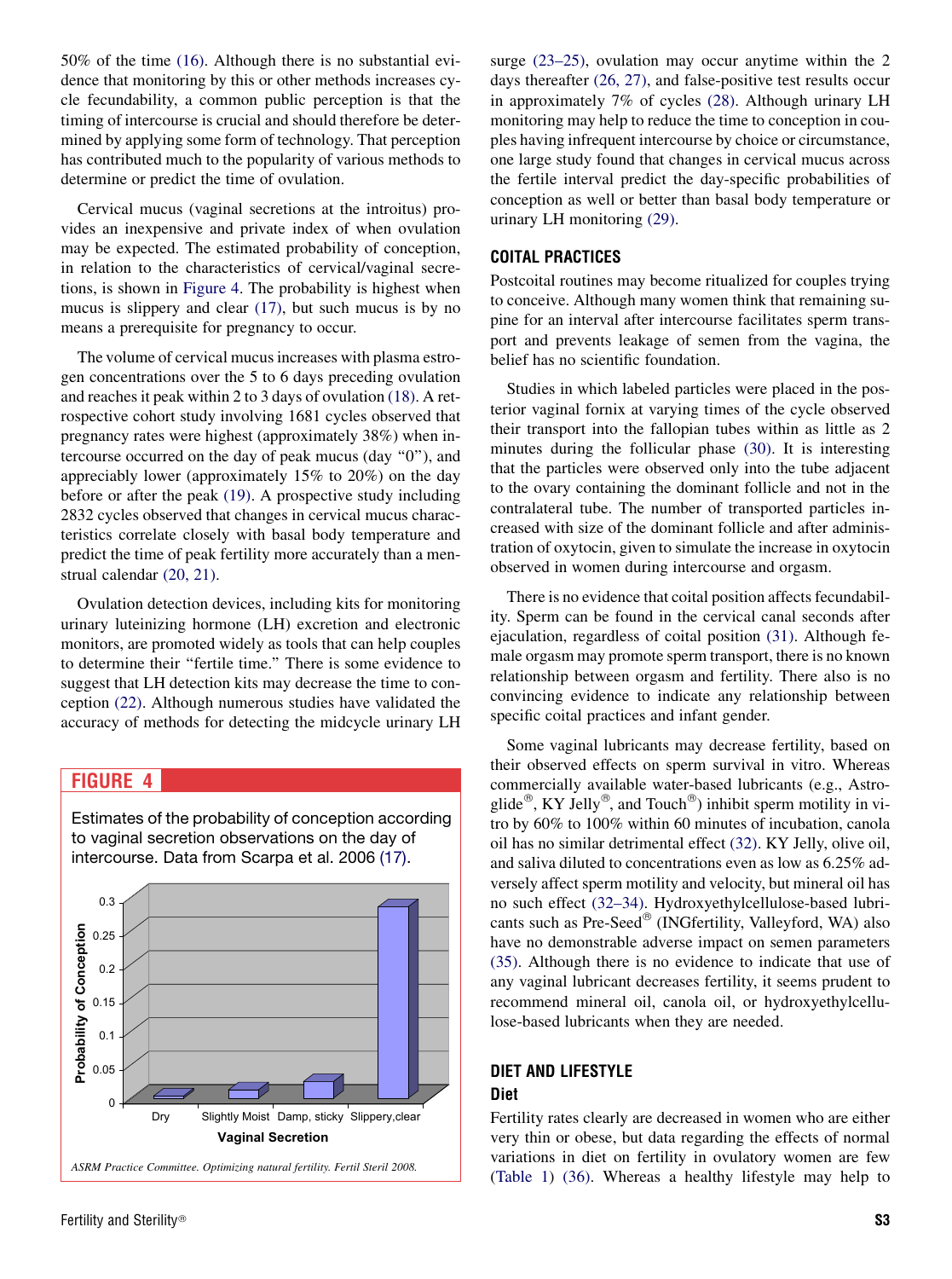<span id="page-3-0"></span>

| <b>TABLE</b>                                                                                                                                            |                                                                                                                                                                                                                                                            |                                                                                                                                                                                                            |
|---------------------------------------------------------------------------------------------------------------------------------------------------------|------------------------------------------------------------------------------------------------------------------------------------------------------------------------------------------------------------------------------------------------------------|------------------------------------------------------------------------------------------------------------------------------------------------------------------------------------------------------------|
| Lifestyle factors that may impact fertility.                                                                                                            |                                                                                                                                                                                                                                                            |                                                                                                                                                                                                            |
| <b>Factor</b>                                                                                                                                           | <b>Impact on fertility</b>                                                                                                                                                                                                                                 | <b>Study</b>                                                                                                                                                                                               |
| Obesity (BMI $>35$ )<br>Underweight (BMI $<$ 19)<br>Smoking<br>Alcohol $(>2$ drinks/day)<br>Caffeine (>250 mg/day)<br>Illicit drugs<br>Toxins, solvents | Time to conception increased two-fold<br>Time to conception increased four-fold<br>RR of infertility increased 60%<br>RR of infertility increased 60%<br>Fecundability decreased 45%<br>RR of infertility increased 70%<br>RR of infertility increased 40% | Hassan and Killick, 2004 (72)<br>Hassan and Killick, 2004 (72)<br>Clark et al., 1998 (37)<br>Eggert et al., 2004 (48)<br>Wilcox et al., 1988 (53)<br>Mueller et al., 1990 (59)<br>Hruska et al., 2000 (62) |
| <i>Note:</i> BMI = body mass index; $RR$ = relative risk.                                                                                               |                                                                                                                                                                                                                                                            |                                                                                                                                                                                                            |
| ASRM Practice Committee. Optimizing natural fertility. Fertil Steril 2008.                                                                              |                                                                                                                                                                                                                                                            |                                                                                                                                                                                                            |

improve fertility for women with ovulatory dysfunction [\(37\)](#page-5-0), there is little evidence that dietary variations such as vegetarian diets, low-fat diets, vitamin-enriched diets, antioxidants, or herbal remedies improve fertility or affect infant gender. Elevated blood mercury levels from heavy seafood consumption have been associated with infertility [\(38\)](#page-5-0). Women attempting to conceive should be advised to take a folic acid supplement (at least 400  $\mu$ g daily) to reduce the risk for neural tube defects [\(39\)](#page-5-0).

## Smoking

Smoking has substantial adverse effects on fertility. A large meta-analysis comparing 10,928 smoking women with 19,128 nonsmoking women found that smoking women were significantly more likely to be infertile (odds ratio [OR] 1.60; 95% confidence interval [CI], 1.34–1.91) [\(40\)](#page-5-0). The observation that menopause occurs, on average, one to four years earlier in smoking women than in nonsmoking women suggests that smoking accelerates the rate of follicular depletion [\(41,](#page-5-0) [42\)](#page-5-0). Smoking also is associated with an increased risk of miscarriage, in both naturally conceived pregnancies and those resulting from assisted reproductive technologies[\(42, 43\).](#page-5-0) Although decreases in sperm density, motility, and abnormalities in sperm morphology have been observed in men who smoke, available data do not demonstrate conclusively that smoking deceases male fertility [\(44–46\).](#page-5-0) The effects of smoking on fertility in men and women and the mechanisms that may explain its adverse impact are discussed at length in a separate Practice Committee report [\(47\).](#page-5-0)

## Alcohol

The effect of alcohol on female fertility has not been clearly established. Whereas some studies have concluded that alcohol has a detrimental effect, others have suggested that alcohol may enhance fertility. A prospective survey of 7393 women in Stockholm observed that the risk of infertility was significantly increased (relative risk [RR] 1.59; 95% CI, 1.09–2.31) among women who consumed two alcoholic drinks/day, and decreased (RR 0.64; 95% CI, 0.46–0.90) for those who consumed less than one drink per day [\(48\)](#page-5-0). In contrast, data obtained by self-report from 29,844 pregnant Danish women have suggested that time to conception was shorter for women who drink wine than for women who consume no alcohol [\(49\).](#page-5-0) A study involving 1769 Italian women found no relationship between alcohol consumption and fertility [\(50\)](#page-5-0).

Higher levels of alcohol consumption ( $\geq 2$  drinks/day) probably are best avoided when attempting pregnancy, but there is no evidence to indicate that more moderate alcohol consumption adversely affects fertility. Of course, alcohol consumption should cease altogether during pregnancy because alcohol has well-documented detrimental effects on fetal development and no ''safe'' level of alcohol consumption has been established [\(51\).](#page-5-0)

## **Caffeine**

High levels of caffeine consumption  $($ >5 cups of coffee/day or its equivalent; 500 mg) have been associated with decreased fertility (OR 1.45; 95% CI, 1.03–2.04) [\(52\)](#page-5-0). During pregnancy, caffeine consumption over 200 to 300 mg/day may increase risk for miscarriage [\(53–55\)](#page-5-0) but does not affect risk for congenital anomalies [\(56\)](#page-5-0). In one trial involving 1207 women who were randomly assigned to drink decaffeinated versus caffeinated coffee (at least 3 cups/day) during pregnancy, there were no observed differences between the two groups in gestational age at delivery or in infant weight, length, head circumference, or abdominal circumference [\(57\).](#page-5-0) Overall, moderate caffeine consumption (one to two cups of coffee per day or its equivalent) before or during pregnancy has no apparent adverse effects on fertility or pregnancy outcomes.

## Other Considerations

The effects of marijuana and other recreational drugs are difficult to determine because their use is illegal. Nevertheless, such drug use generally should be discouraged for both men and women, particularly because they have well-documented harmful effects on the developing fetus [\(58\)](#page-5-0). One study found that the prevalence of infertility was increased in ovulatory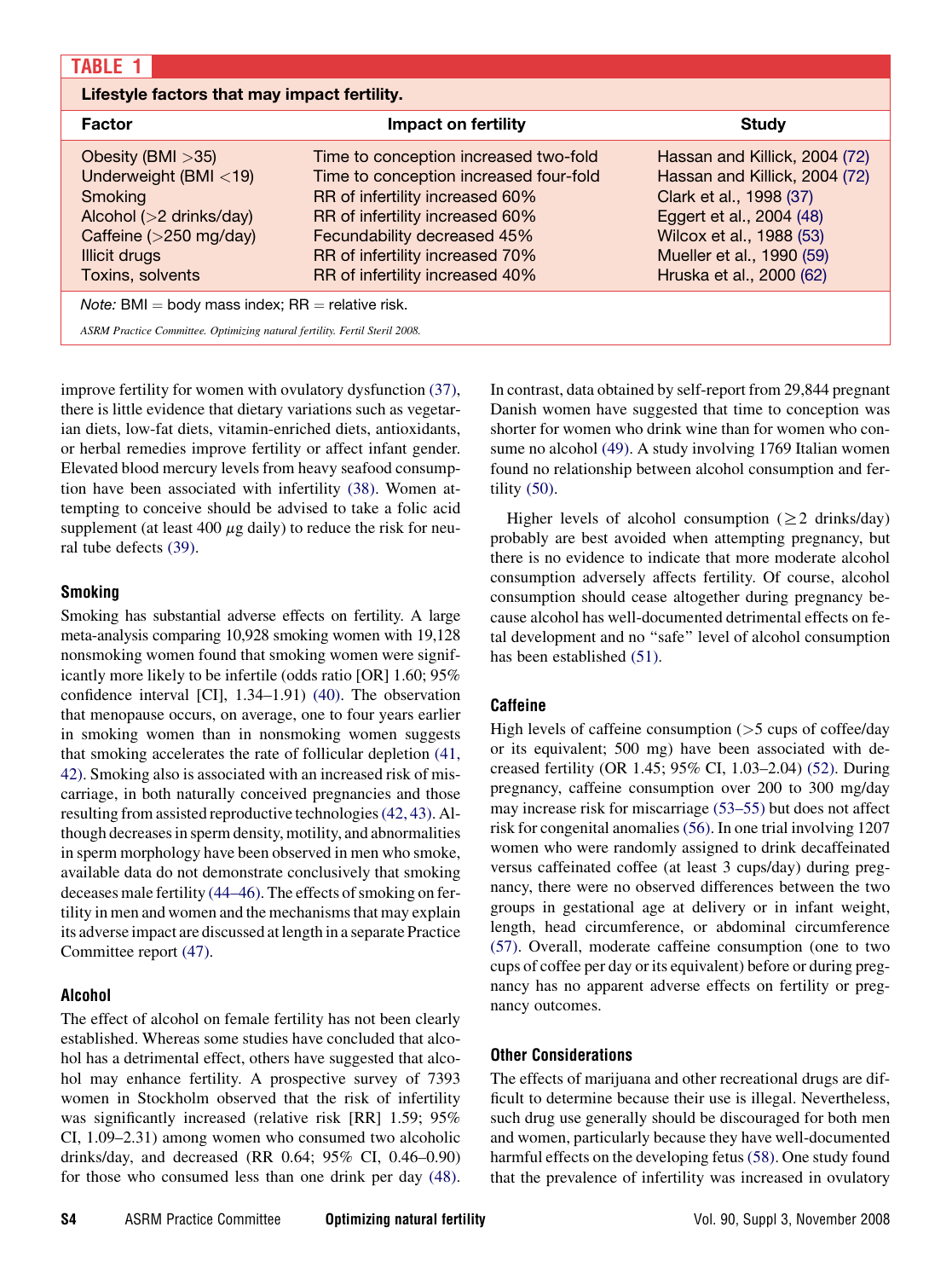<span id="page-4-0"></span>women who reported using marijuana (RR 1.7, CI 95%, 1.0– 3.0) [\(59\)](#page-5-0).

A literature review concluded that sauna bathing does not decrease female fertility and is safe during uncomplicated pregnancy [\(60\)](#page-5-0). In normal men, recommendations for behavioral modifications aimed at controlling or decreasing expo-sure of the testicles to sources of heat are unjustified [\(61\)](#page-5-0).

Fecundability may be decreased in women exposed to certain toxins and solvents such as those used in the dry cleaning and printing industries, and men exposed to heavy metals may be more likely to have abnormal semen parameters [\(62\)](#page-5-0).

Pesticide exposure may be a concern for agricultural workers because the risk of infertility appears increased for women who mix and apply herbicides (OR 2.7; 95 % CI, 1.9–3.8) [\(63\)](#page-5-0). In men, exposure to agricultural pesticides had a detrimental impact on semen parameters in one study [\(64\),](#page-5-0) but not in another [\(65\).](#page-5-0) However, animal studies have demonstrated clearly that environmental exposures can have important reproductive consequences [\(66–70\).](#page-5-0)

Although evidence is limited, exposure to lead and industrial microwaves is probably best avoided or minimized [\(71\)](#page-5-0). Prescription drug use should be carefully controlled and must be managed on an individual basis.

## SUMMARY AND RECOMMENDATIONS

- Frequent intercourse (every 1 to 2 days) yields the highest pregnancy rates, but results achieved with less frequent intercourse (two to three times per week) are nearly equivalent.
- The "fertile window" spans the 6-day interval ending on the day of ovulation and correlates with the volume and character of cervical mucus.
- Specific coital timing or position and resting supine after intercourse have no significant impact on fertility.
- Time to conception increases with age. For women over age 35 years, consultation with a reproductive specialist should be considered after 6 months of unsuccessful efforts to conceive.
- For women having regular menstrual cycles, frequent intercourse beginning soon after cessation of menses can help to maximize fecundability.
- Devices designed to determine or predict the time of ovulation may be useful for couples who have infrequent intercourse.
- Moderate alcohol or caffeine consumption (one to two drinks per day) has no demonstrable adverse effect on fertility.
- Smoking, higher levels of alcohol consumption (>2 drinks per day), recreational drugs, and use of most commercially available vaginal lubricants should be discouraged for couples trying to conceive.

Acknowledgments: This report was developed under the direction of the Practice Committee of the American Society for Reproductive Medicine and the Society for Reproductive Endocrinology and Infertility as a service to their

members and other practicing clinicians. Although this document reflects appropriate management of a problem encountered in the practice of reproductive medicine, it is not intended to be the only approved standard of practice or to dictate an exclusive course of treatment. Other plans of management may be appropriate, taking into account the needs of the individual patient, available resources, and institutional or clinical practice limitations. This report was approved by the Board of Directors of the American Society for Reproductive Medicine and by the Board of the Society for Reproductive Endocrinology and Infertility.

#### REFERENCES

- 1. Gnoth C, Godehardt D, Godehardt E, Frank-Herrmann P, Freundl G. Time to pregnancy: results of the German prospective study and impact on the management of infertility. Hum Reprod 2003;18:1959–66.
- 2. Howe G, Westhoff C, Vessey M, Yeates D. Effects of age, cigarette smoking, and other factors on fertility: findings in a large prospective study. BMJ 1985;290:1697–700.
- 3. Dunson DB, Baird DD, Colombo B. Increased infertility with age in men and women. Am J Obstet Gynecol 2004;103:51–6.
- 4. Practice Committee of the American Society for Reproductive Medicine. Definitions of infertility and recurrent pregnancy loss. Fertil Steril 2008;89:1603.
- 5. Menken J, Trussell J, Larsen U. Age and infertility. Science 1986; 26(233):1389–94.
- 6. Elzanaty S, Malm J, Giwercman A. Duration of sexual abstinence: epididymal and accessory sex gland secretions and their relationship to sperm motility. Hum Reprod 2005;20:221–5.
- 7. Levitas E, Lunenfeld E, Weiss N, Friger M, Har-Vardi I, Koifman A, et al. Relationship between the duration of sexual abstinence and semen quality: analysis of 9,489 semen samples. Fertil Steril 2005;83:1680–6.
- 8. Check JH, Epstein R, Long R. Effect of time interval between ejaculations on semen parameters. Arch Androl 1995;27:93–5.
- 9. Wilcox AJ, Weinberg CR, Baird DD. Timing of sexual intercourse in relation to ovulation—effects on the probability of conception, survival of the pregnancy, and sex of the baby. New Engl J Med 1995;333:1517–21.
- 10. Lenzi A, Lombardo F, Salacone P, Gandini L, Jannini EA. Stress, sexual dysfunctions, and male infertility. J Endocrinol Invest 2003;26:72–6.
- 11. Andrews FM, Abbey A, Halman LJ. Is fertility-problem stress different? The dynamics of stress in fertile and infertile couples. Fertil Steril 1992;57:1247–53.
- 12. Brosens I, Gordts S, Puttemans P, Campo R, Gordts S, Brosens J. Managing infertility with fertility-awareness methods. Sex Reprod Menopause 2006;4:13–6.
- 13. Dunson DB, Baird DD, Wilcox AJ, Weinberg CR. Day-specific probabilities of clinical pregnancy based on two studies with imperfect measures of ovulation. Hum Reprod 1999;14:1835–9.
- 14. Wilcox AJ, Dunson DB, Weinberg CR, Trussell J, Day Baird D. Likelihood of conception with a single act of intercourse: providing benchmark rates for assessment of post-coital contraceptives. Contraception 2001;63:211–5.
- 15. Stanford JB, Dunson DB. Effects of sexual intercourse patterns in time to pregnancy studies. Am J Epidemiol 2007;165:1088–95.
- 16. Sievert LL, Dubois CA. Validating signals of ovulation: do women who think they know, really know? Am J Hum Biol 2005;17:310–20.
- 17. Scarpa B, Dunson DB, Colombo B. Cervical mucus secretions on the day of intercourse: an accurate marker of highly fertile days. Eur J Obstet Gynaecol Reprod Biol 2006;125:72–8.
- 18. Leader LR, Russell T, Stenning B. The use of Clearplan home ovulation detection kits in unexplained and male factor infertility. Aust NZ J Obstet Gynaecol 1992;32:158–60.
- 19. Stanford JB, White GL, Hatasaka H. Timing intercourse to achieve pregnancy: current evidence. Obstet Gynecol 2002;100:1333–41.
- 20. Stanford JB, Smith KR, Dunson DB. Vulvar mucus observations and the probability of pregnancy. Obstet Gynecol 2003;101:1285–93.
- 21. Dunson DB, Sinai I, Colombo B. The relationship between cervical secretions and the daily probabilities of pregnancy: effectiveness of the TwoDay Algorithm. Hum Reprod 2001;16:2278–82.
- 22. Robinson JE, Wakelin M, Ellis JE. Increased pregnancy rate with use of the Clearblue Easy fertility monitor. Fertil Steril 2007;87:329–34.